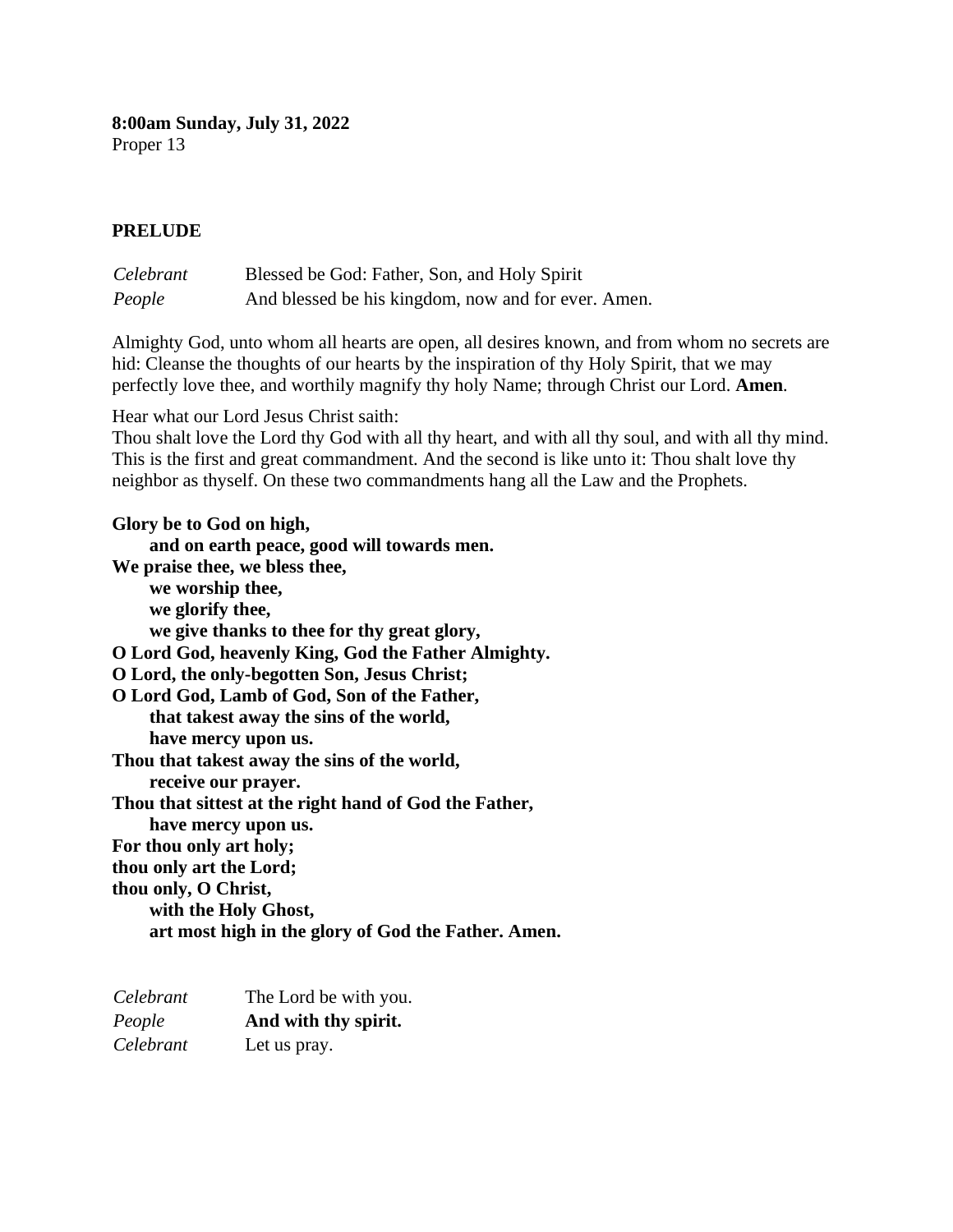O Lord, we beseech thee, let thy continual pity cleanse and defend thy Church, and, because it cannot continue in safety without thy succor, preserve it evermore by thy help and goodness; through Jesus Christ our Lord, who liveth and reigneth with thee and the Holy Spirit, one God, for ever and ever. **Amen**.

## **The Lessons**

## **READING: Colossians 3:1-11**

A Reading from Paul's letter to the Church in Colossus.

1 If you have been raised with Christ, seek the things that are above, where Christ is, seated at the right hand of God. <sup>2</sup>Set your minds on things that are above, not on things that are on earth, <sup>3</sup>for you have died, and your life is hidden with Christ in God. <sup>4</sup>When Christ who is your life is revealed, then you also will be revealed with him in glory.

<sup>5</sup>Put to death, therefore, whatever in you is earthly: fornication, impurity, passion, evil desire, and greed (which is idolatry). <sup>6</sup>On account of these the wrath of God is coming on those who are disobedient. These are the ways you also once followed, when you were living that life. <sup>8</sup>But now you must get rid of all such things—anger, wrath, malice, slander, and abusive language from your mouth. 9Do not lie to one another, seeing that you have stripped off the old self with its practices 10and have clothed yourselves with the new self, which is being renewed in knowledge according to the image of its creator. 11In that renewal there is no longer Greek and Jew, circumcised and uncircumcised, barbarian, Scythian, slave and free; but Christ is all and in all!

| Reader | The Word of the Lord. |
|--------|-----------------------|
| People | Thanks be to God.     |

**Psalm 49:1-11** <sup>1</sup>Hear this, all you peoples; hearken, all you who dwell in the world, \* you of high degree and low, rich and poor together. **<sup>2</sup>My mouth shall speak of wisdom, \* and my heart shall meditate on understanding.** 3 I will incline my ear to a proverb \* and set forth my riddle upon the harp. **<sup>4</sup>Why should I be afraid in evil days, \* when the wickedness of those at my heels surrounds me,** <sup>5</sup>The wickedness of those who put their trust in their goods,  $*$ and boast of their great riches? **<sup>6</sup>We can never ransom ourselves, \* or deliver to God the price of our life;** <sup>7</sup>For the ransom of our life is so great, \* that we should never have enough to pay it, **8 In order to live for ever and ever, \* and never see the grave.**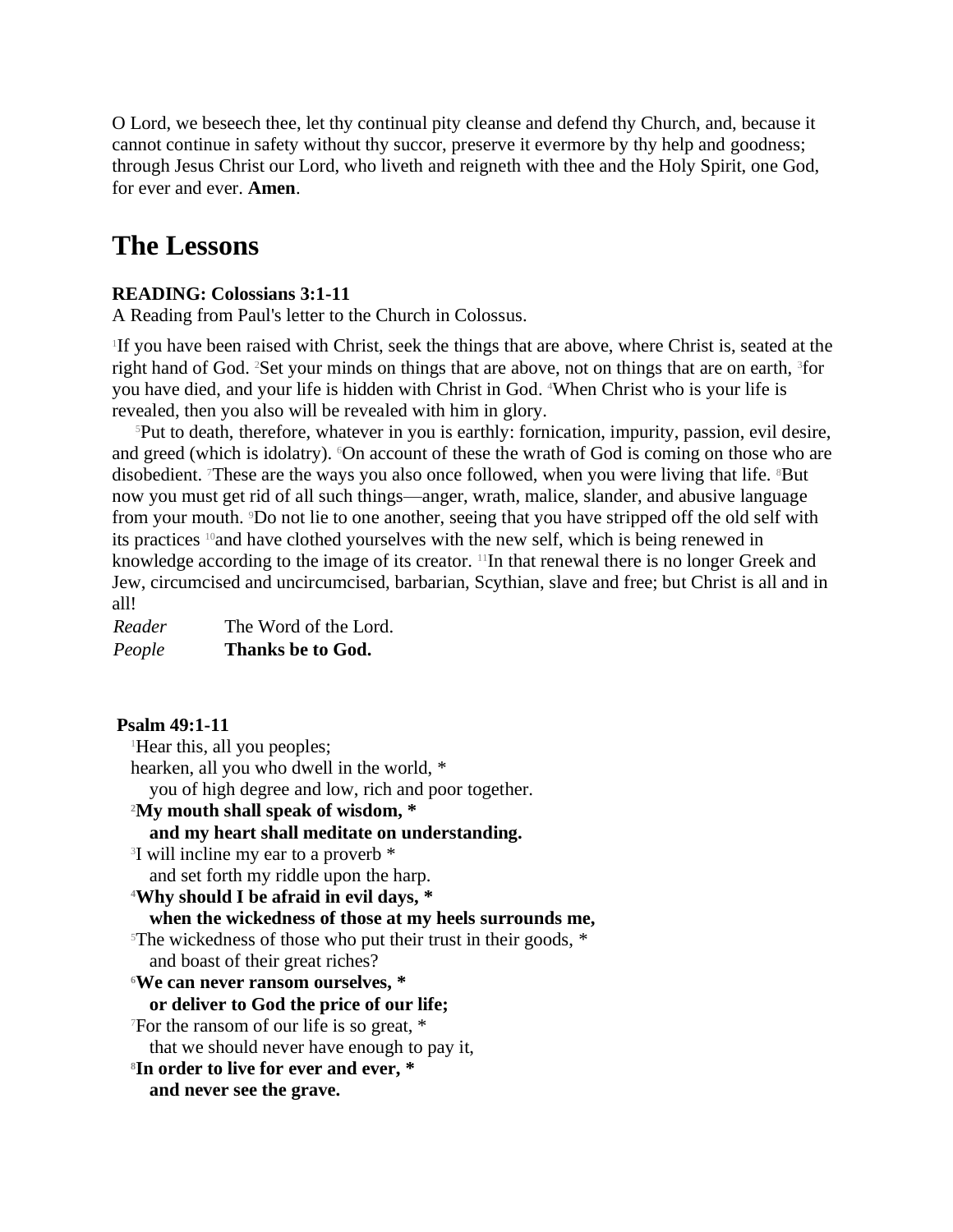<sup>9</sup>For we see that the wise die also;

like the dull and stupid they perish \*

and leave their wealth to those who come after them.

**<sup>10</sup>Their graves shall be their homes for ever,**

**their dwelling places from generation to generation, \***

**though they call the lands after their own names.**

 $11$ Even though honored, they cannot live for ever;  $*$ they are like the beasts that perish.

## **GOSPEL: Luke 12:13-21**

The Holy Gospel of our Lord Jesus Christ according to Luke.

## *People* **Glory be to thee, O Lord.**

<sup>13</sup>Someone in the crowd said to [Jesus,] "Teacher, tell my brother to divide the family inheritance with me." <sup>14</sup>But he said to him, "Friend, who set me to be a judge or arbitrator over you?" <sup>15</sup>And he said to them, "Take care! Be on your guard against all kinds of greed; for one's life does not consist in the abundance of possessions." 16Then he told them a parable: "The land of a rich man produced abundantly. 17And he thought to himself, 'What should I do, for I have no place to store my crops?' 18Then he said, 'I will do this: I will pull down my barns and build larger ones, and there I will store all my grain and my goods. 19And I will say to my soul, Soul, you have ample goods laid up for many years; relax, eat, drink, be merry.' 20But God said to him, 'You fool! This very night your life is being demanded of you. And the things you have prepared, whose will they be?' 21So it is with those who store up treasures for themselves but are not rich toward God."

The Gospel of the Lord. *People* **Praise be to thee, O Christ.**

## **THE SERMON**

## **THE CREED**

**We believe in one God, the Father, the Almighty, maker of heaven and earth, of all that is, seen and unseen. We believe in one Lord, Jesus Christ, the only Son of God, eternally begotten of the Father, God from God, Light from Light, true God from true God, begotten, not made, of one Being with the Father. Through him all things were made. For us and for our salvation he came down from heaven: by the power of the Holy Spirit he became incarnate from the Virgin Mary,**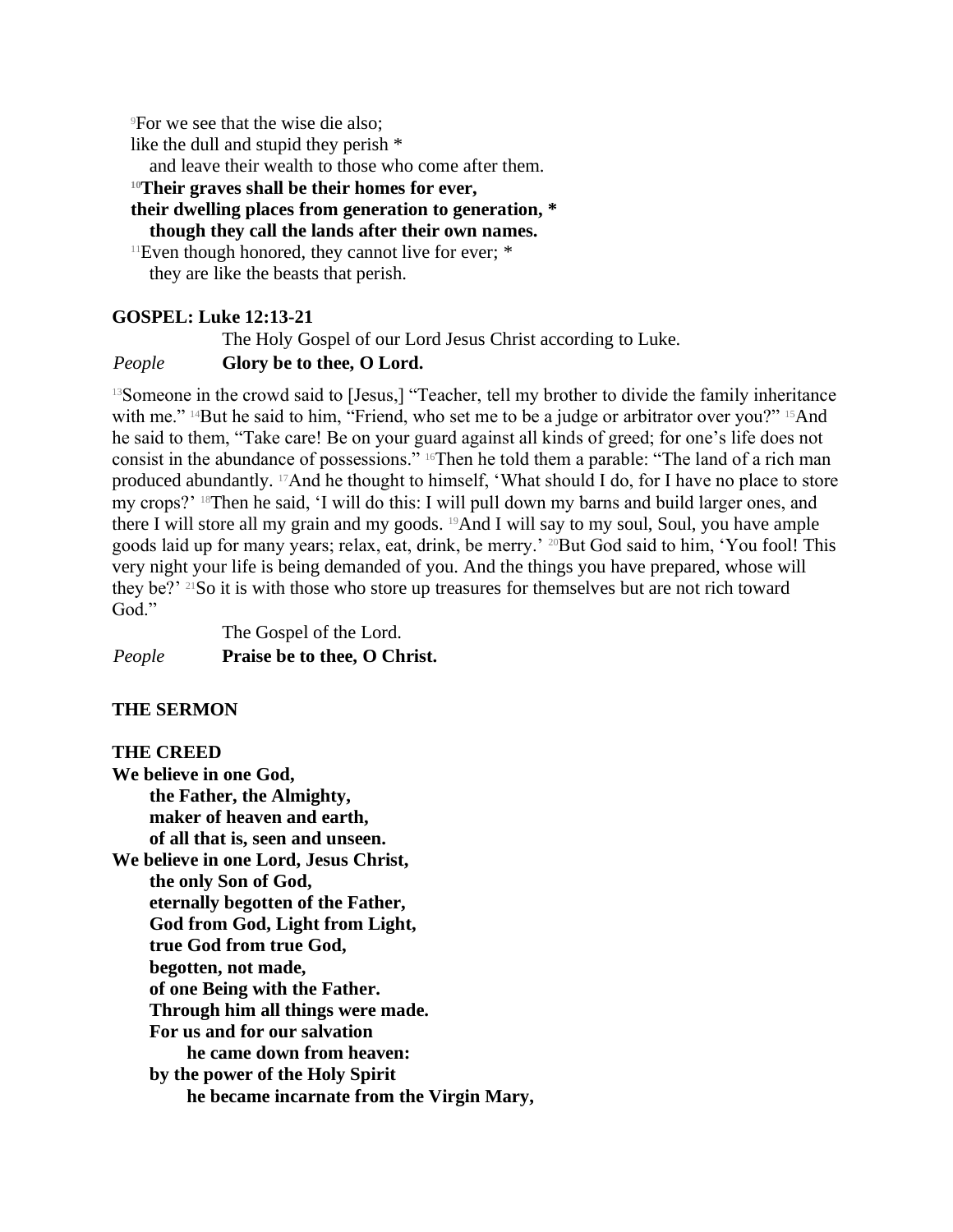**and was made man. For our sake he was crucified under Pontius Pilate; he suffered death and was buried. On the third day he rose again in accordance with the Scriptures; he ascended into heaven and is seated at the right hand of the Father. He will come again in glory to judge the living and the dead, and his kingdom will have no end. We believe in the Holy Spirit, the Lord, the giver of life, who proceeds from the Father and the Son. With the Father and the Son he is worshiped and glorified. He has spoken through the Prophets. We believe in one holy catholic and apostolic Church. We acknowledge one baptism for the forgiveness of sins. We look for the resurrection of the dead, and the life of the world to come. Amen.**

## **THE PRAYERS OF THE PEOPLE**

With all our heart, mind, soul and strength, let us pray to the Lord, saying, "Lord have mercy."

For the church and all its ministers, and for St. John's and its mission and ministry, let us pray to the Lord. **Lord, have mercy.**

For our nation and all those in authority, let us pray to the Lord. **Lord, have mercy.**

For peace throughout the world, an end to all terrorism and violence, and peace in Ukraine, let us pray to the Lord. **Lord, have mercy.**

For all those in our armed forces at home and abroad, especially those from our families and community, and for all first responders, let us pray to the Lord. **Lord, have mercy.**

For all those infected with or at risk from the COVID virus, and for all health care and other front-line workers, let us pray to the Lord. **Lord, have mercy.**

For the poor and the oppressed, the unemployed and the destitute, for refugees, prisoners and captives, for victims of natural disasters, and for all who have asked for our prayers, let us pray to the Lord. **Lord, have mercy.**

For those who have died in the hope of the resurrection, and for all the departed, let us pray to the Lord. **Lord, have mercy.**

#### **CONFESSION OF SIN**

Let us confess our sins against God and our neighbor.

#### **Most merciful God, we confess that we have sinned against you**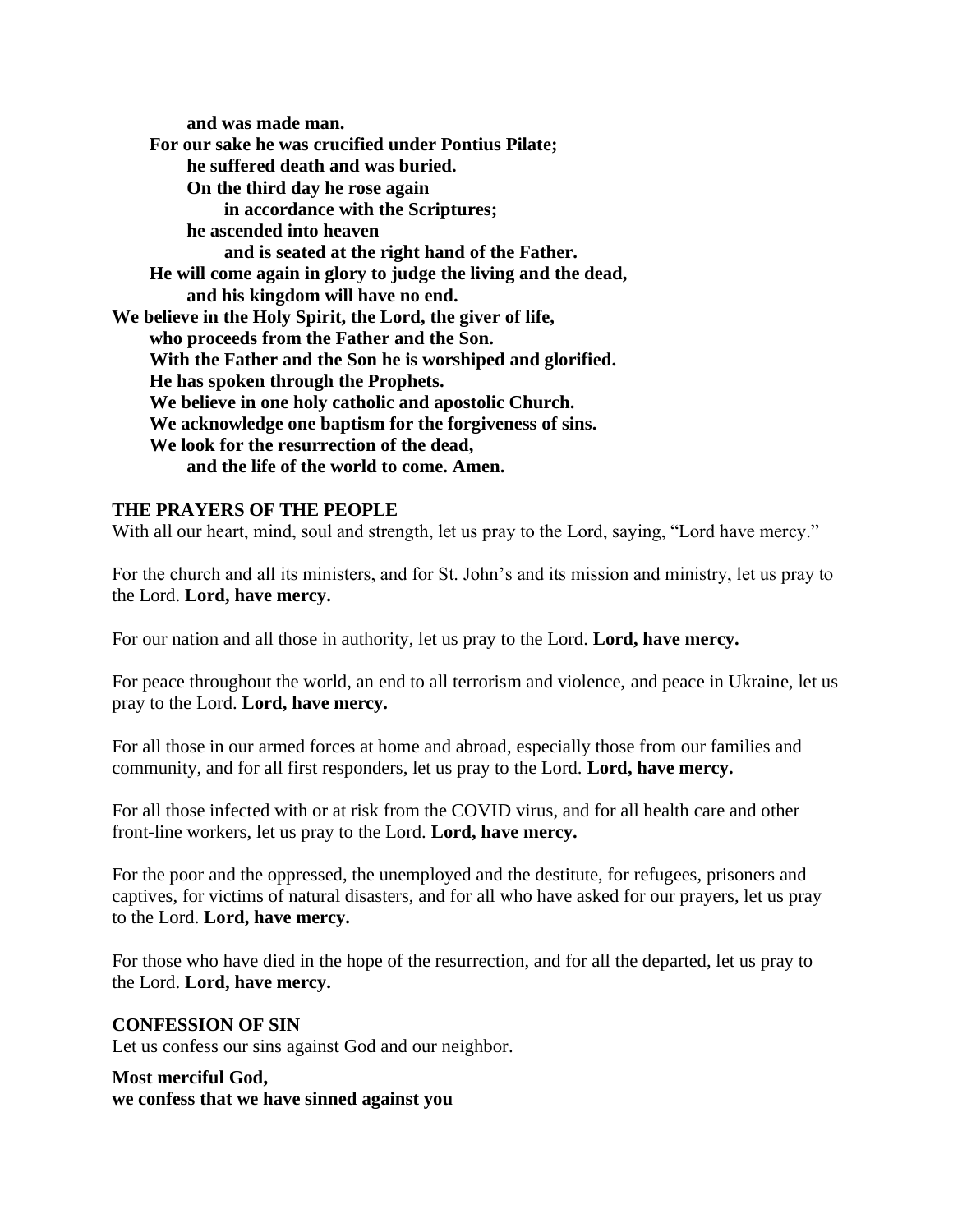**in thought, word, and deed, by what we have done, and by what we have left undone. We have not loved you with our whole heart; we have not loved our neighbors as ourselves. We are truly sorry and we humbly repent. For the sake of your Son Jesus Christ, have mercy on us and forgive us; that we may delight in your will, and walk in your ways, to the glory of your Name. Amen.**

Almighty God have mercy on you, forgive you all your sins through our Lord Jesus Christ, strengthen you in all goodness, and by the power of the Holy Spirit keep you in eternal life. **Amen**.

## **THE PEACE**

*Celebrant* The peace of the Lord be always with you. *People* **And also with you.**

# The Holy Communion

## **OFFERTORY SENTENCE**

## **OFFERTORY MUSIC**

| Celebrant | The Lord be with you.                   |
|-----------|-----------------------------------------|
| People    | And with thy spirit.                    |
| Celebrant | Lift up your hearts.                    |
| People    | We lift them up unto the Lord.          |
| Celebrant | Let us give thanks to the Lord our God. |
| People    | It is meet and right so to do.          |

It is very meet, right, and our bounden duty, that we should at all times, and in all places, give thanks unto thee, O Lord, holy Father, almighty, everlasting God.

Creator of the light and source of life, who hast made us in thine image, and called us to new life in Jesus Christ our Lord.

Therefore with Angels and Archangels, and with all the company of heaven, we laud and magnify thy glorious Name; evermore praising thee, and saying,

**Holy, holy, holy, Lord God of Hosts: Heaven and earth are full of thy glory. Glory be to thee, O Lord Most High.**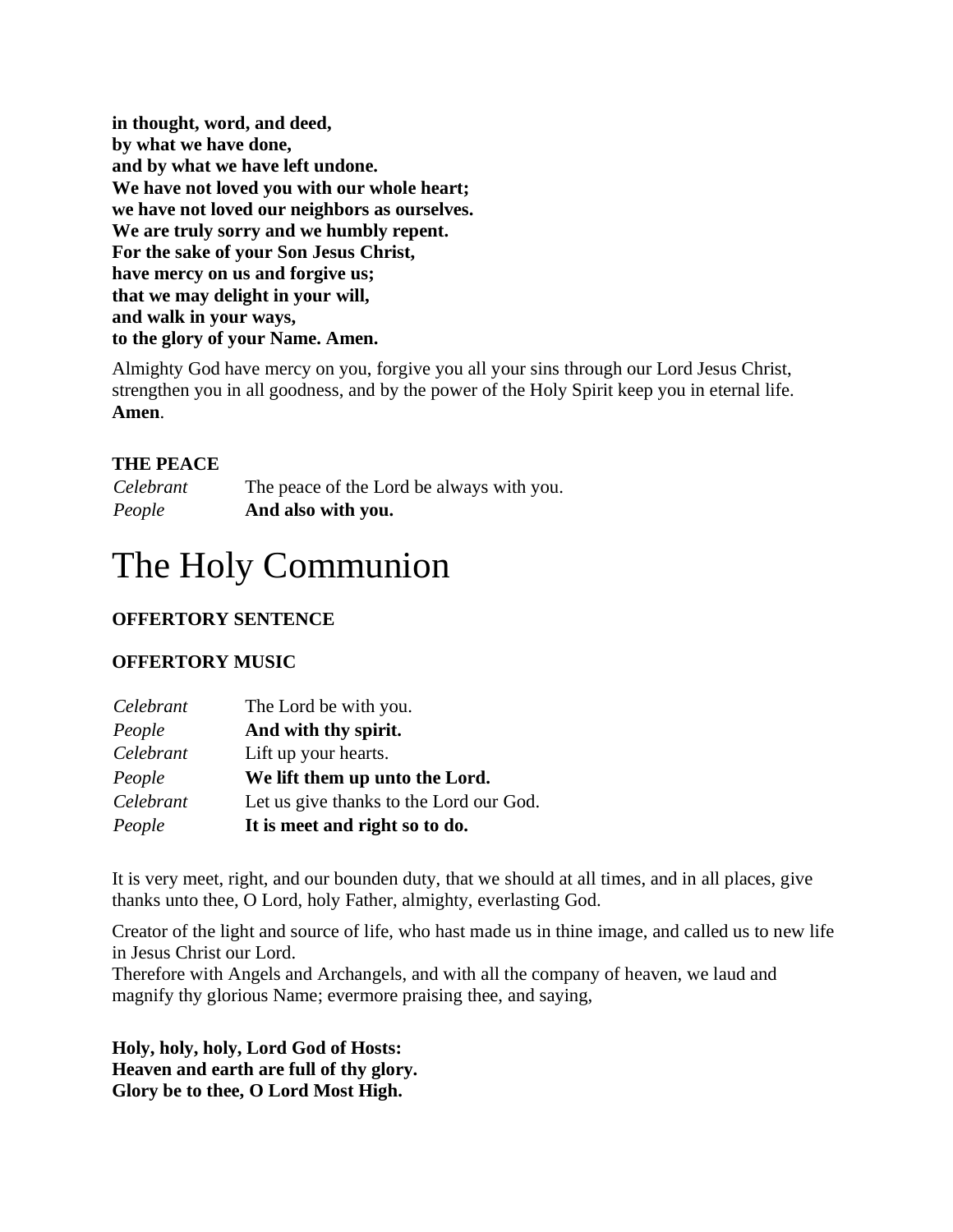## **Blessed is he that cometh in the name of the Lord. Hosanna in the highest**.

All glory be to thee, O Lord our God, for that thou didst create heaven and earth, and didst make us in thine own image; and, of thy tender mercy, didst give thine only Son Jesus Christ to take our nature upon him, and to suffer death upon the cross for our redemption. He made there a full and perfect sacrifice for the whole world; and did institute, and in his holy Gospel command us to continue, a perpetual memory of that his precious death and sacrifice, until his coming again.

For in the night in which he was betrayed, he took bread; and when he had given thanks to thee, he broke it, and gave it to his disciples, saying, "Take, eat, this is my Body, which is given for you. Do this in remembrance of me."

Likewise, after supper, he took the cup; and when he had given thanks, he gave it to them, saying, "Drink this, all of you; for this is my Blood of the New Covenant, which is shed for you, and for many, for the remission of sins. Do this, as oft as ye shall drink it, in remembrance of me."

Wherefore, O Lord and heavenly Father, we thy people do celebrate and make, with these thy holy gifts which we now offer unto thee, the memorial thy Son hath commanded us to make; having in remembrance his blessed passion and precious death, his mighty resurrection and glorious ascension; and looking for his coming again with power and great glory.

And we most humbly beseech thee, O merciful Father, to hear us, and, with thy Word and Holy Spirit, to bless and sanctify these gifts of bread and wine, that they may be unto us the Body and Blood of thy dearly-beloved Son Jesus Christ.

And we earnestly desire thy fatherly goodness to accept this our sacrifice of praise and thanksgiving, whereby we offer and present unto thee, O Lord, our selves, our souls and bodies. Grant, we beseech thee, that all who partake of this Holy Communion may worthily receive the most precious Body and Blood of thy Son Jesus Christ, and be filled with thy grace and heavenly benediction; and also that we and all thy whole Church may be made one body with him, that he may dwell in us, and we in him; through the same Jesus Christ our Lord;

By whom, and with whom, and in whom, in the unity of the Holy Ghost all honor and glory be unto thee, O Father Almighty, world without end. **AMEN***.*

## **THE LORD'S PRAYER**

And now, as our Savior Christ hath taught us, we are bold to say,

**Our Father, who art in heaven, hallowed be thy Name, thy kingdom come, thy will be done, on earth as it is in heaven. Give us this day our daily bread. And forgive us our trespasses, as we forgive those who trespass against us. And lead us not into temptation, but deliver us from evil.**